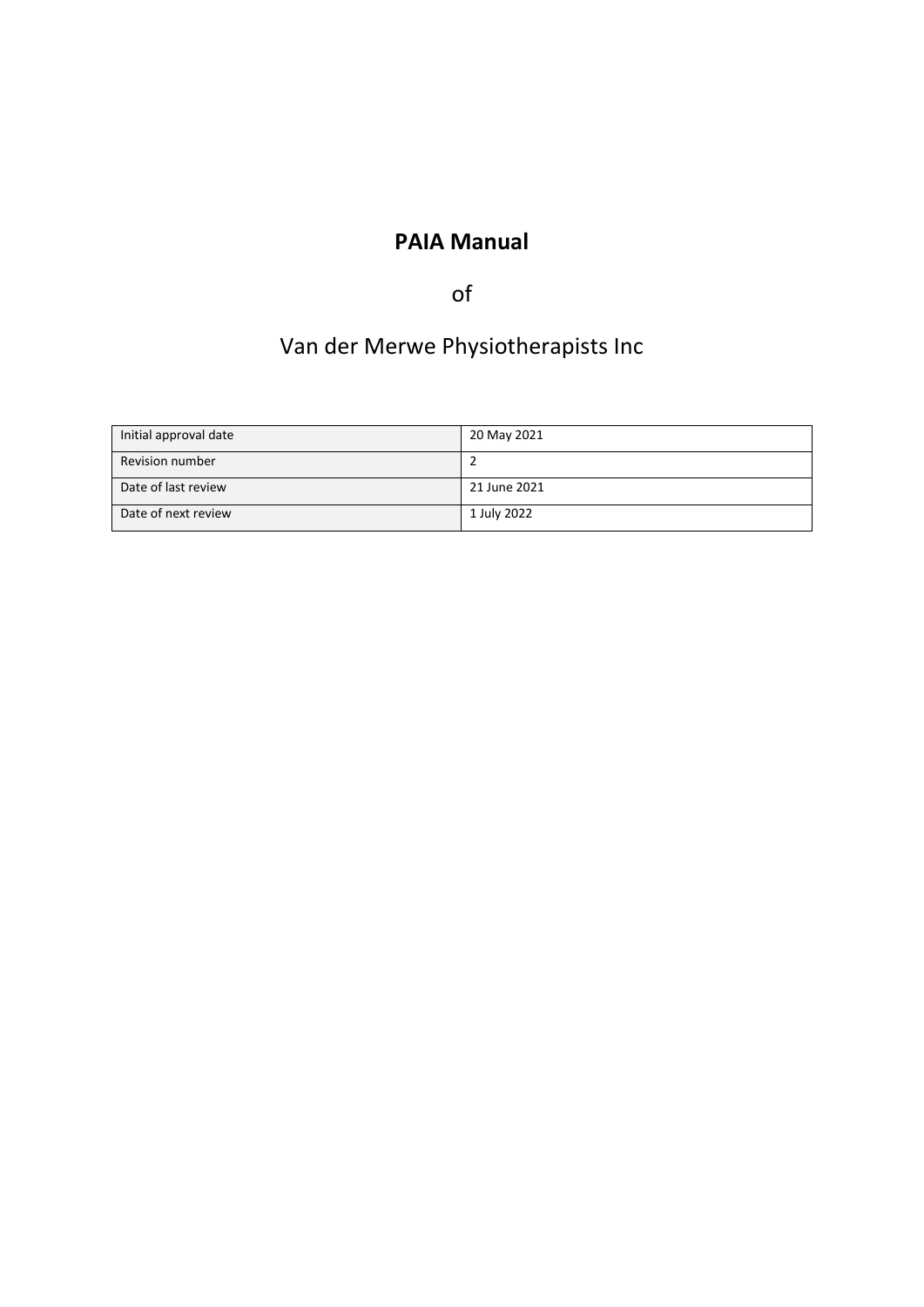## Table of Contents

| 1.  |                                                                                          |  |  |
|-----|------------------------------------------------------------------------------------------|--|--|
| 2.  |                                                                                          |  |  |
| 3.  |                                                                                          |  |  |
| 4.  |                                                                                          |  |  |
| 5.  |                                                                                          |  |  |
| 6.  |                                                                                          |  |  |
| 7.  |                                                                                          |  |  |
| 8.  | DATA SUBJECTS, THEIR PERSONAL INFORMATION AND POTENTIAL RECIPIENTS OF THIS INFORMATION 7 |  |  |
| 9.  |                                                                                          |  |  |
|     |                                                                                          |  |  |
| 11. |                                                                                          |  |  |
|     |                                                                                          |  |  |
|     |                                                                                          |  |  |
|     |                                                                                          |  |  |
|     |                                                                                          |  |  |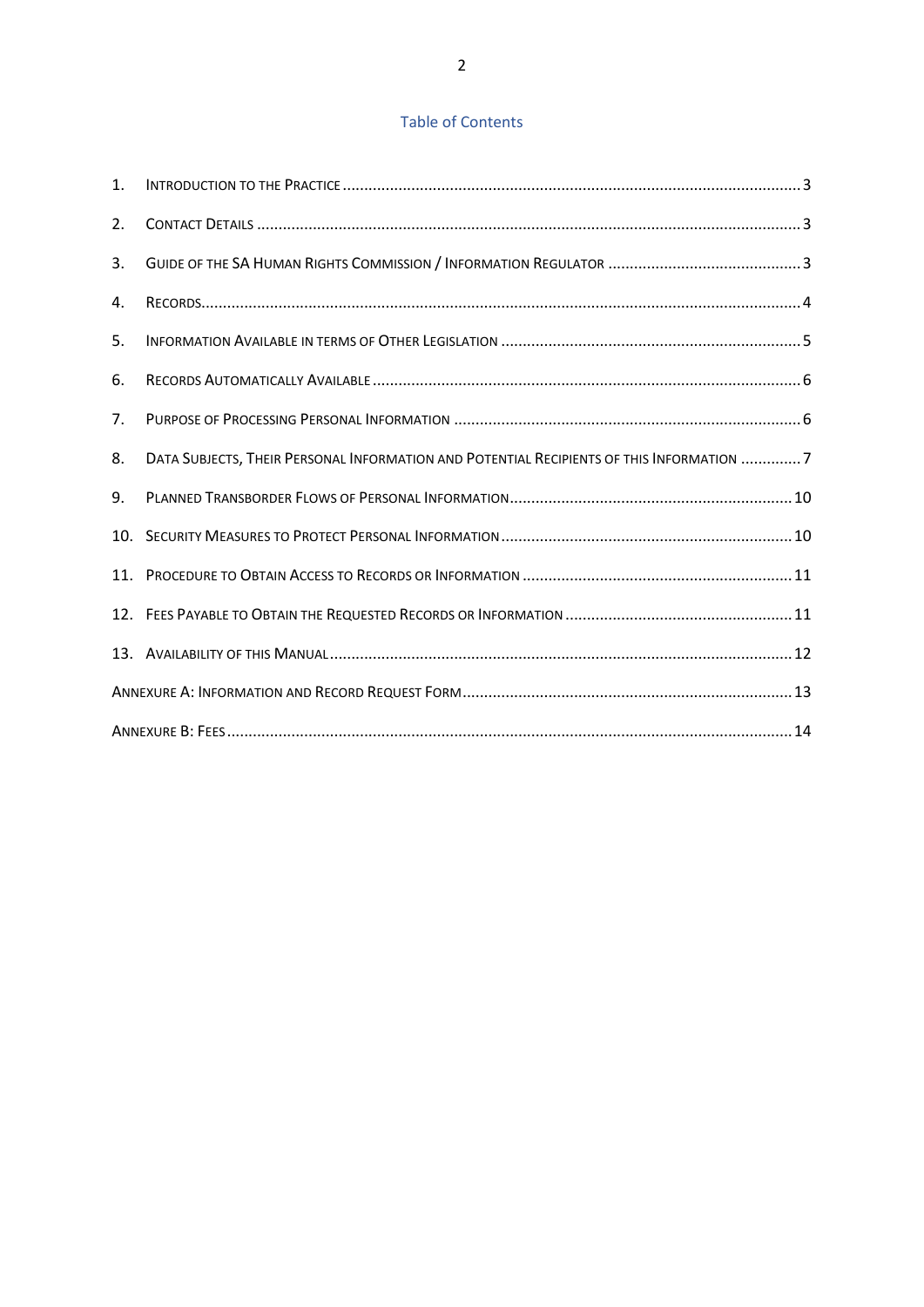#### <span id="page-2-0"></span>**1. INTRODUCTION TO THE PRACTICE**

Van der Merwe Physiotherapists Inc is a private physiotherapy practice, which is conducted in accordance with the requirements of the Health Professions Act 56 of 1974 and is subject to the authority of the Health Professions Council of South Africa ("HPCSA"). The practitioners practising at the practice are registered at the HPCSA and provide physiotherapy services within the scope and ambit of their registration, competence and training. The practitioners are bound by the Ethical Rules issued by the HPCSA, which include the duty to preserve patient confidentiality.

#### <span id="page-2-1"></span>**2. CONTACT DETAILS**

**Practice Name:** Van der Merwe Physiotherapists Inc **Practice number:** 0724793 **Registration Number:** 2017/484717/21 **Head of the Practice:** Lizet van der Merwe **Information Officer:** Wena Barnard **Physical Address:** 24 Dorp Street, Panorama, Parow, 7500 **Postal Address:** 24 Dorp Street, Panorama, Parow, 7500 **Telephone Number:** 021 - 9306040 **E-mail address:** fisio@global.co.za **Website address:** www.vdmerwephysio.co.za

## <span id="page-2-2"></span>**3. GUIDE OF THE SA HUMAN RIGHTS COMMISSION / INFORMATION REGULATOR**

The South African Human Rights Commission ("SAHRC") / Information Regulator compiled a Guide, in terms of Section 10 of the Promotion of Access to Information Act (Act 2 of 2000) ("PAIA"), to assist persons wishing to exercise their rights in terms of this Act. This Guide is available in all the official languages and contains, amongst others, the following information:

- The purpose of PAIA;
- The manner, form and costs of a request for access to information held by a body;
- Legal remedies when access to information is denied;
- When access to information may be denied; and
- The contact details of Information Officers in the national, provincial and local government.

Any person wishing to obtain the Guide may either access it through the website of the SAHRC at <https://www.sahrc.org.za/home/21/files/Section%2010%20guide%202014.pdf> or should contact the Information Regulator at:

**Physical address:** 33 Hoofd Street, Forum III, 3rd Floor Braampark, Braamfontein, Johannesburg

3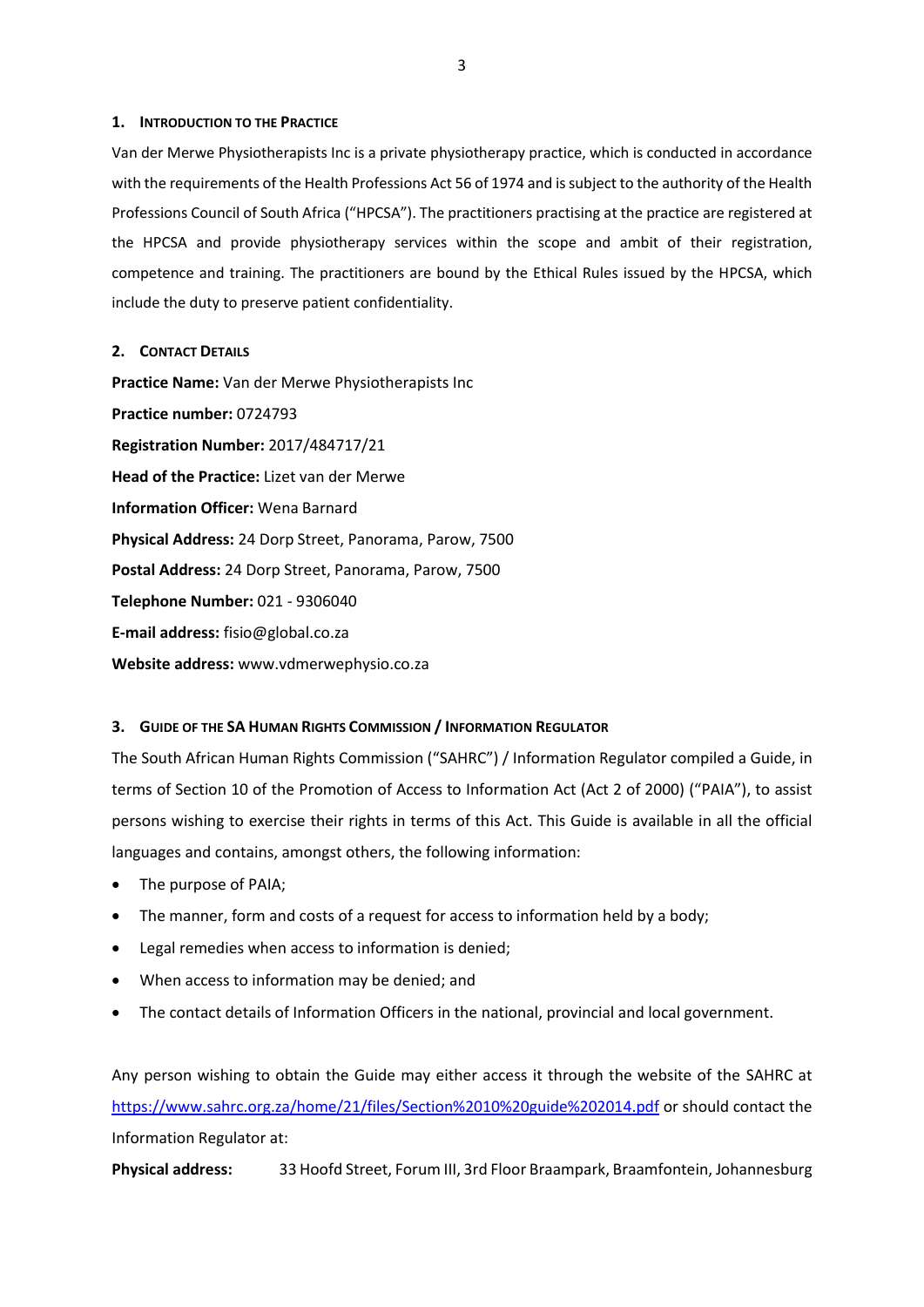| <b>Postal address:</b> | PO Box 31533, Braamfontein, Johannesburg, 2017 |
|------------------------|------------------------------------------------|
| Telephone:             | +27 (0) 10 023 5207 / +27 (0) 82 746 4173      |
| <b>E-mail address:</b> | inforeg@justice.gov.za                         |
| Website:               | https://www.justice.gov.za/inforeg/            |

The publication of the abovementioned Guide will be the responsibility of the Information Regulator with effect from 30 June 2021.

## <span id="page-3-0"></span>**4. RECORDS**

The practice holds the following categories of records:

## **4.1 Records relating to the form of practice:**

Documents related to the establishment of the practice, such as documents required in terms of the Companies Act 71 of 2008 / a shareholders' agreement; other statutory records; governance documents (e.g. practice policies); minutes of meetings; practice code number registration and other related documents.

#### **4.2 Practice management records:**

Documentation relevant to the management structure and the management of the practice; protocols, guidelines and related documentation in respect of the management of patients.

#### **4.3 Employment / Appointment records:**

Employment contracts; statutory council registration and related records; conditions of employment and work place policies; employment equity and skills development plans and reports; attendance records; salary and wage register; performance management records; collective agreements; complaints and disciplinary records; relevant tax records; training records; leave records; medical scheme and pension fund membership records; essential services' permits; correspondence.

#### **4.4 Patient records:**

Medical records; patient forms; reports and motivations related to injuries and diseases; paymentrelated records; correspondence.

#### **4.5 Referral records:**

Referral notes; correspondence.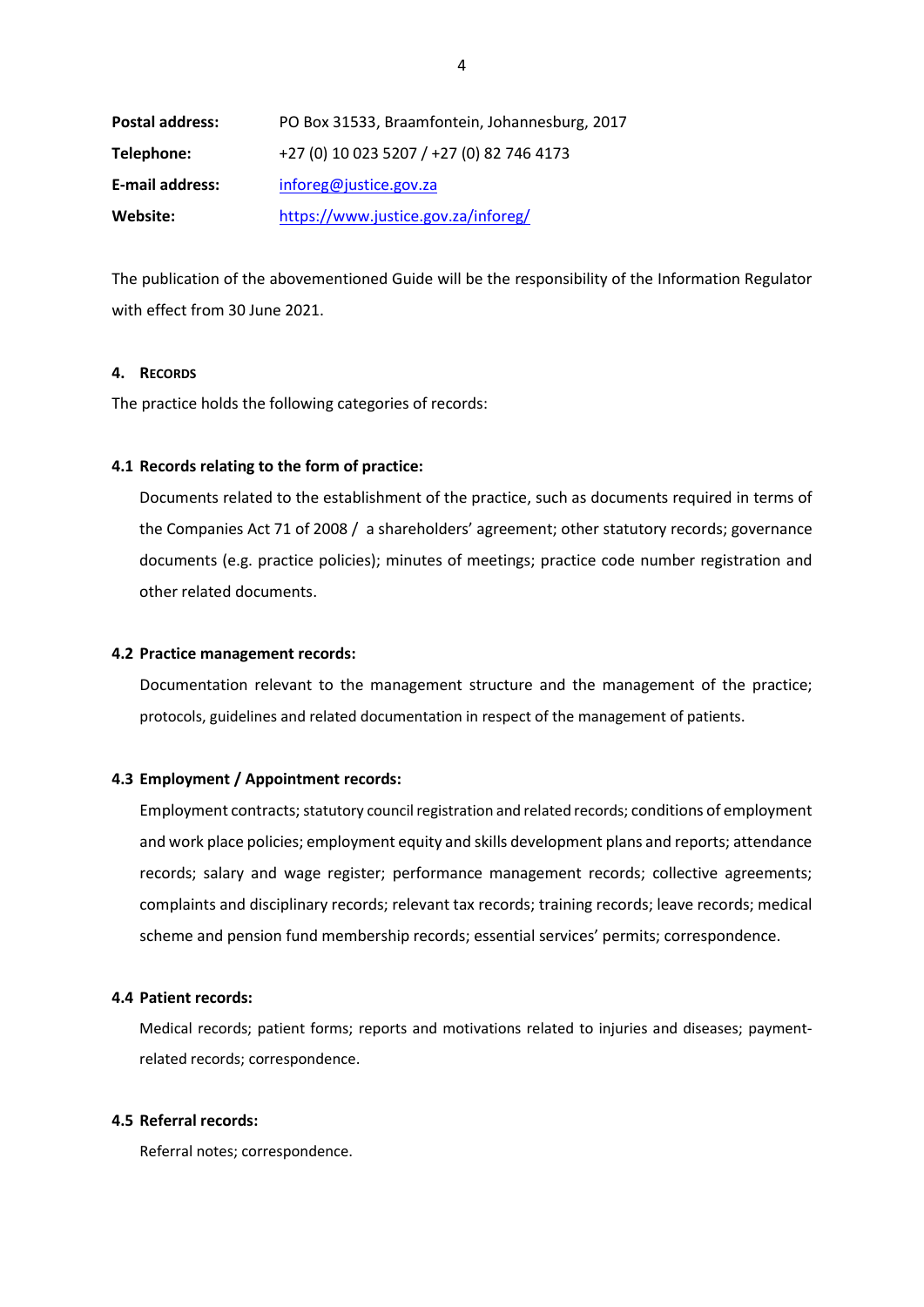#### **4.6 Clinical trial records:**

Records related to clinical trials.

## **4.7 Health and safety records:**

Evacuation plan; information related to the Health and safety officer; and health and safety incident reports.

#### **4.8 Financial records:**

South African Revenue Services ("SARS") registration; Annual Financial Statements; auditor's reports; accounting records; bank statements; invoices, statements, receipts and related documents; VAT records; tax returns and related documentation.

#### **4.9 Records related to assets:**

Asset register; purchase records; financing and lease agreements; sale and purchase agreements; title deeds; registers and records kept in terms of the Medicines and Related Substances Act 101 of 1965; stock sheets; delivery notes and orders; and sale and purchase agreements.

#### **4.10Agreements:**

Agreements (and related documentation) with contractors, consultants, suppliers and vendors, including agreements with funders and related to clinical trials.

#### **4.11 Public and private body records:**

Documents published in the public domain; correspondence.

#### **4.12 Legal records:**

Legal opinions and advice; complaints, pleadings, briefs and other documents pertaining to any actual, pending or threatened litigation, mediation, and arbitration.

## **4.13 Insurance records:**

Insurance policies and related records, including in respect of professional indemnity cover; claims records.

#### <span id="page-4-0"></span>**5. INFORMATION AVAILABLE IN TERMS OF OTHER LEGISLATION**

The practice as may be required in terms of the following legislation subject to the specific protection offered by these laws: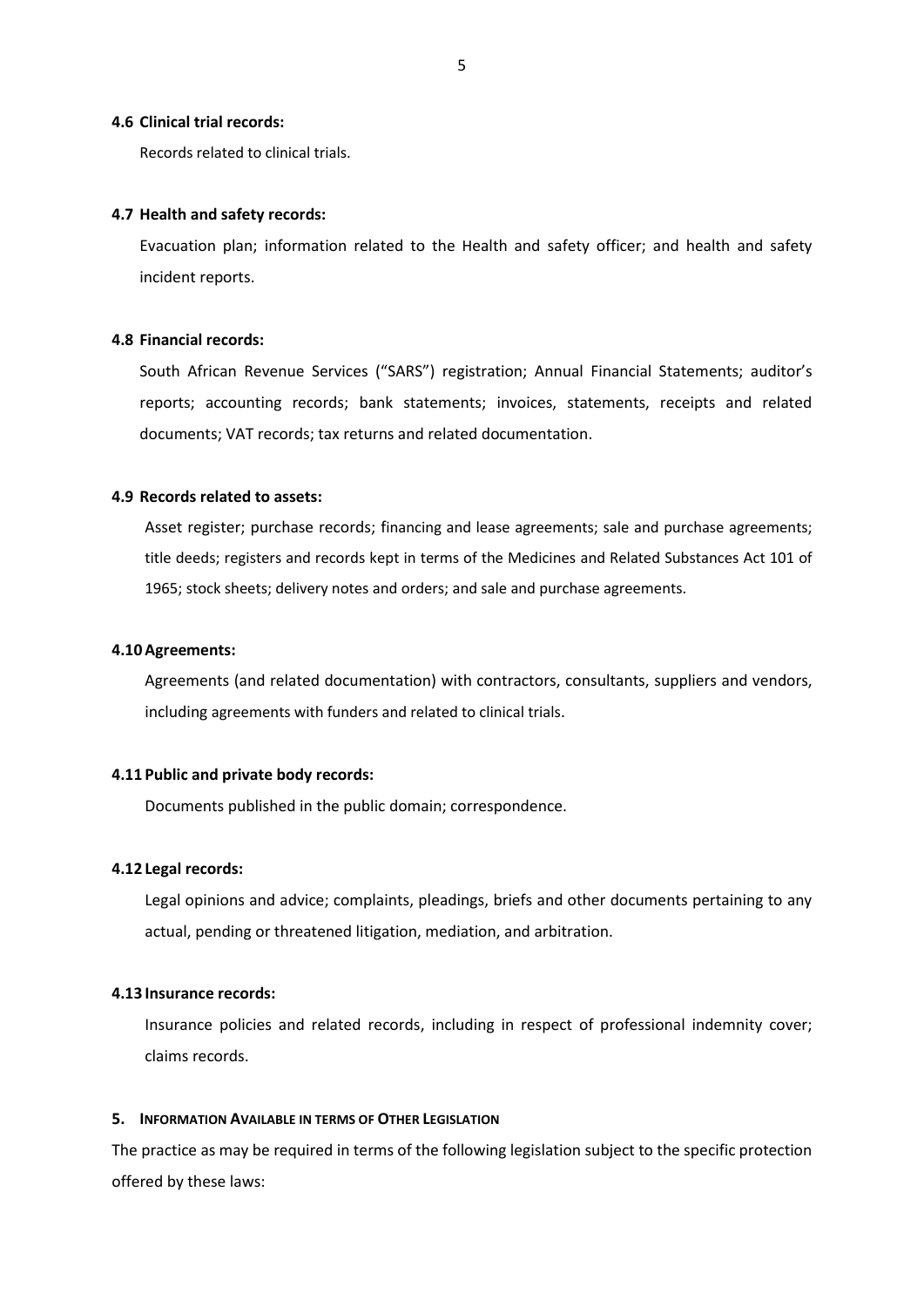- 1. Basic Conditions of Employment Act 75 of 1997;
- 2. Children's Act 38 of 2005;
- 3. Companies Act 71 of 2008;
- 4. Compensation for Occupational Injuries and Diseases Act 130 of 1993;
- 5. Consumer Protection Act 68 of 2008;
- 6. Disaster Management Act 57 of 2002;
- 7. Electronic Communications and Transactions Act 25 of 2002;
- 8. Employment Equity Act 55 of 1998;
- 9. Health Professions Act 56 of 1974;
- 10. Income Tax Act 58 of 1962;
- 11. Labour Relations Act 66 of 1995;
- 12. Medical Schemes Act 131 of 1998;
- 13. National Health Act 61 of 2003;
- 14. Occupational Health and Safety Act 85 of 1993;
- 15. Promotion of Access to Information Act 2 of 2000;
- 16. Protection of Personal Information Act 4 of 2013;
- 17. Road Accident Fund Act 56 of 1996;
- 18. Skills Development Levies Act 9 of 1999;
- 19. Skills Development Act 97 of 1998;
- 20. Unemployment Contributions Act 4 of 2002;
- 21. Unemployment Insurance Act 63 of 2001; and
- 22. Value Added Tax Act 89 of 1991.

#### <span id="page-5-0"></span>**6. RECORDS AUTOMATICALLY AVAILABLE**

No notice has been submitted by the practice to the Minister of Justice and Correctional Services regarding the categories of records, which are available without a person having to request access in terms of Section 52(2) of PAIA. However, the information on the website of the practice is automatically available without having to request access in terms of PAIA. Access and usage of the information on the website are subject to the Website Terms and Conditions as well as the Privacy Statement of the practice.

#### <span id="page-5-1"></span>**7. PURPOSE OF PROCESSING PERSONAL INFORMATION**

The practice processes personal information of data subjects for the following purposes: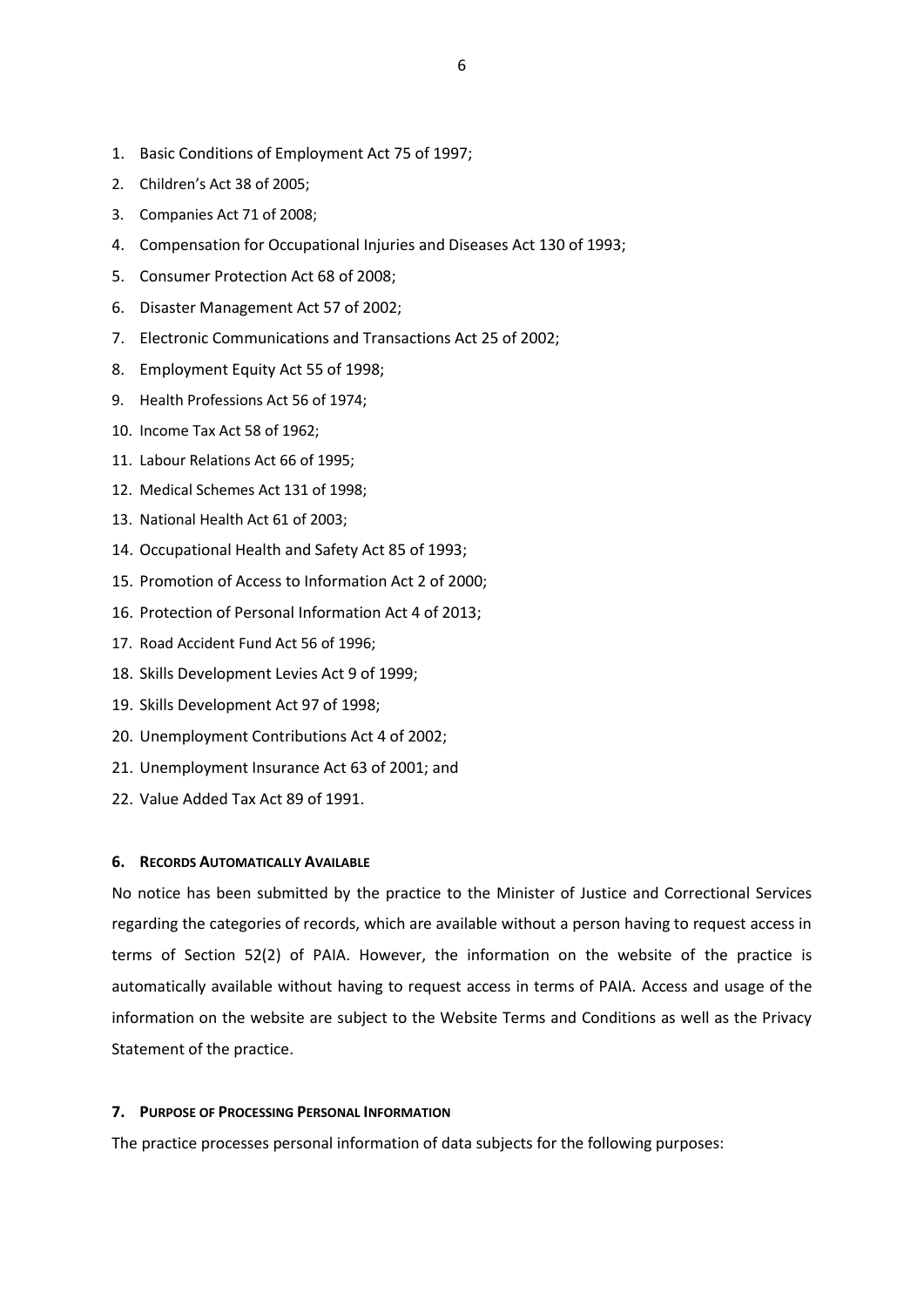- 1. to conduct and manage the practice in accordance with the law, including the administration of the practice and claiming and collecting payment for services rendered;
- 2. for treatment and care of patients, including referrals to other practitioners and reporting to referring practitioners;
- 3. for communication purposes;
- 4. for the maintenance of practice records and patients' medical records;
- 5. for employment and related matters of employees and other practitioners;
- 6. for reporting to persons and bodies as required and authorised in terms of the law or by the data subjects;
- 7. for historical, statistical and research purposes;
- 8. for clinical trials;
- 9. for proof;
- 10. for enforcement of the practice's rights; and/or
- 11. for any other lawful purpose related to the activities of a private physiotherapy practice.

#### <span id="page-6-0"></span>**8. DATA SUBJECTS, THEIR PERSONAL INFORMATION AND POTENTIAL RECIPIENTS OF THIS INFORMATION**

The practice holds the categories of records and personal information in respect of the categories of data subjects specified below. The potential recipients of the personal information processed by the practice are also specified. Information and records are only disclosed as may be necessary in the circumstances and authorised in terms of the law or otherwise with the consent of the relevant data subjects.

## **8.1 Practitioners and Employees**

#### *Categories of personal information:*

Names and surnames; Curriculum Vitae ("CVs"); contact details; identity numbers / dates of birth; race; gender; nationality; qualifications; registered professions and category of registration; statutory council registration numbers; employment history and related information; position and job description; bank details; relevant health information; relevant information on criminal behaviour; complaint and disciplinary-related information; records created in the performance of their duties; tax numbers and related tax information; leave records; remuneration; employment benefits; absenteeism information; vetting reports; references; opinions; next-of-kin details; health and safetyrelated incidents; COVID-19-related information; correspondence.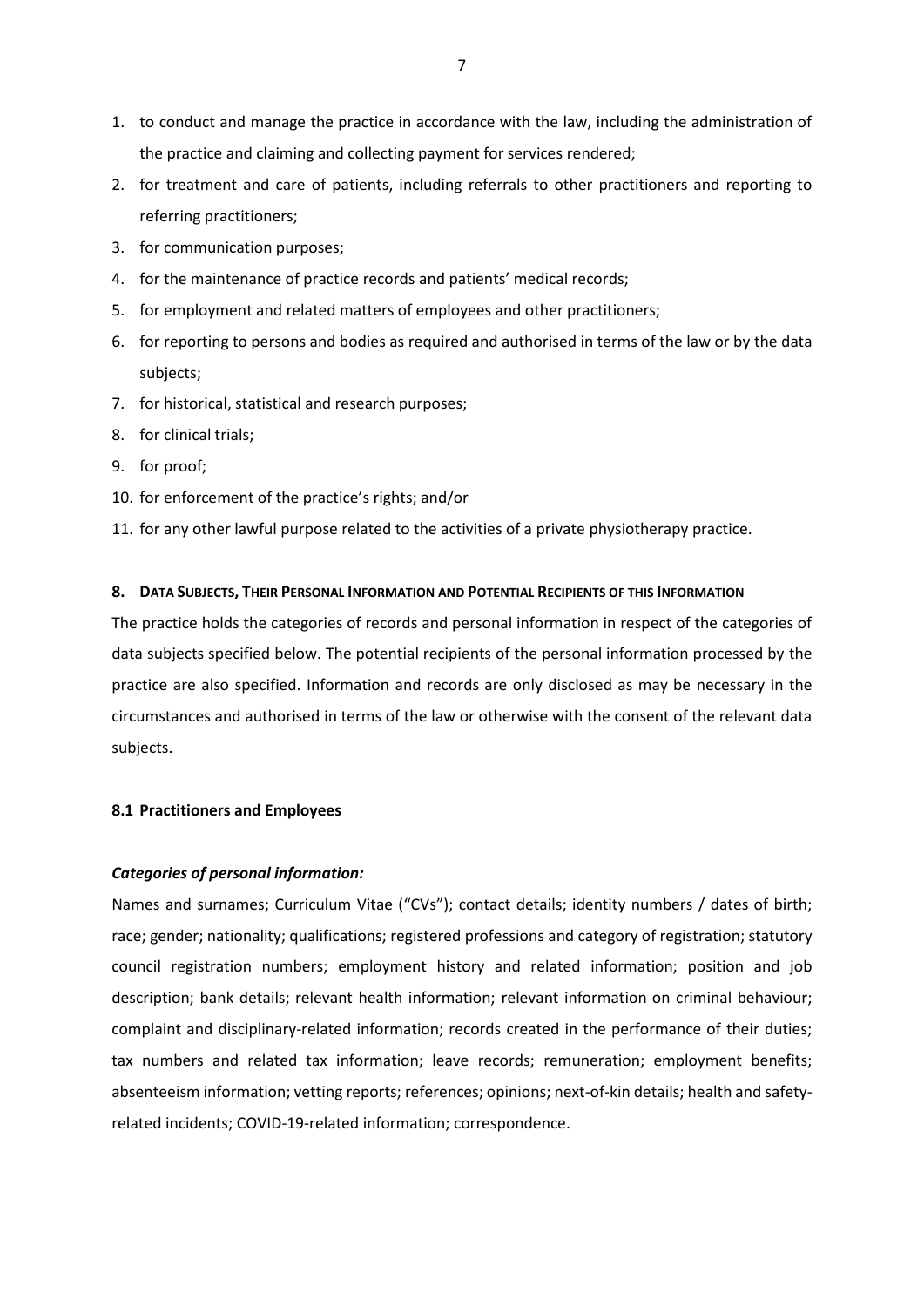#### *Potential Recipients:*

Practice owners; SARS; relevant statutory and other public bodies (e.g. Department of Employment and Labour); the Board of Healthcare Funders of SA ("BHF"); Companies and Intellectual Property Commission ("CIPC"); funders; contractors and suppliers; patients; bodies performing peer review and clinical practice audits; banks; professional societies; vetting agencies; hospitals; members of the public; legal and professional advisers; auditors; executors of estates; purchaser of practice.

#### **8.2 Job Applicants**

#### *Categories of personal information:*

Names and surnames; Curriculum Vitae (CVs); contact details; identity numbers / dates of birth; race; gender; nationality; qualifications; registered professions and category of registration; statutory council registration numbers; employment history and related information; relevant health information; relevant information on criminal behaviour; vetting reports; interview notes; references; COVID-19-related information; correspondence.

#### *Potential Recipients:*

Practice owners and relevant other employees; vetting agencies; legal and professional advisers; auditors; purchaser of practice.

#### **8.3 Patients**

#### *Categories of personal information:*

Names and surnames; contact details; identity numbers / dates of birth; race; gender; employers and their contact details; medical history; health information, including diagnoses, procedures performed and special investigation reports (e.g. radiology reports, pathology results, etc.); COVID-19-related information; referral notes; complaint-related information; compliments; clinical trial information; opinions; next-of-kin details; correspondence.

#### *Potential Recipients:*

Relevant statutory and other public bodies (e.g. the Compensation Commissioner of Occupational Injuries and Diseases, the Road Accident Fund); funders (e.g. medical schemes); bodies performing peer review and clinical practice audits; hospitals; legal and professional advisers; auditors; executors of estates; next-of-kin; credit bureaus; debit collectors; purchaser of practice.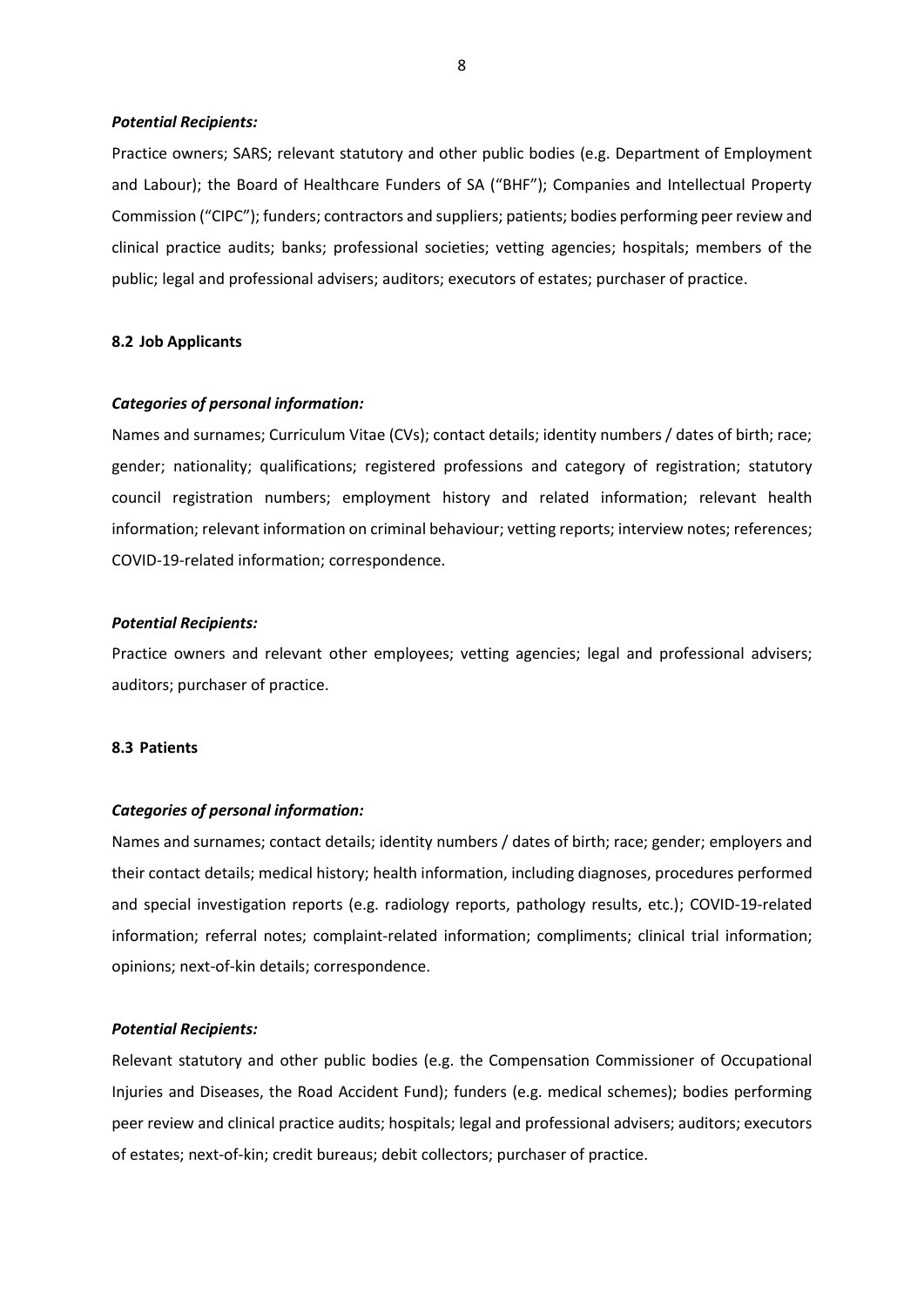## **8.4 Referring Practitioners**

#### *Categories of personal information:*

Names and surnames; contact details; practice code numbers; practice-related information; qualifications; registered professions; correspondence.

## *Potential Recipients:*

Relevant statutory and other public bodies; funders; bodies performing peer review; hospitals; auditors; purchaser of practice.

## **8.5 Hospitals / Health Care Facilities**

## *Categories of personal information:*

Names; contact details; relevant staff / office bearer details; website addresses; correspondence; market information; group structures; hospital/facility privilege-related information.

### *Potential Recipients:*

Auditors; legal and professional advisers; funders; purchaser of practice.

#### **8.6 Contractors, Vendors and Suppliers**

#### *Categories of personal information:*

Names and surnames; organisation names and details; relevant staff / office bearer details; contact details; website addresses; opinions; correspondence; COVID-19-related information; market information; price structures; financial arrangements; bank details; VAT numbers; Broad-Based Black Economic Empowerment (BBBEE) related information.

#### *Potential Recipients:*

Banks; auditors; legal and professional advisers; funders; purchaser of practice.

## **8.7 Insurers**

#### *Categories of personal information:*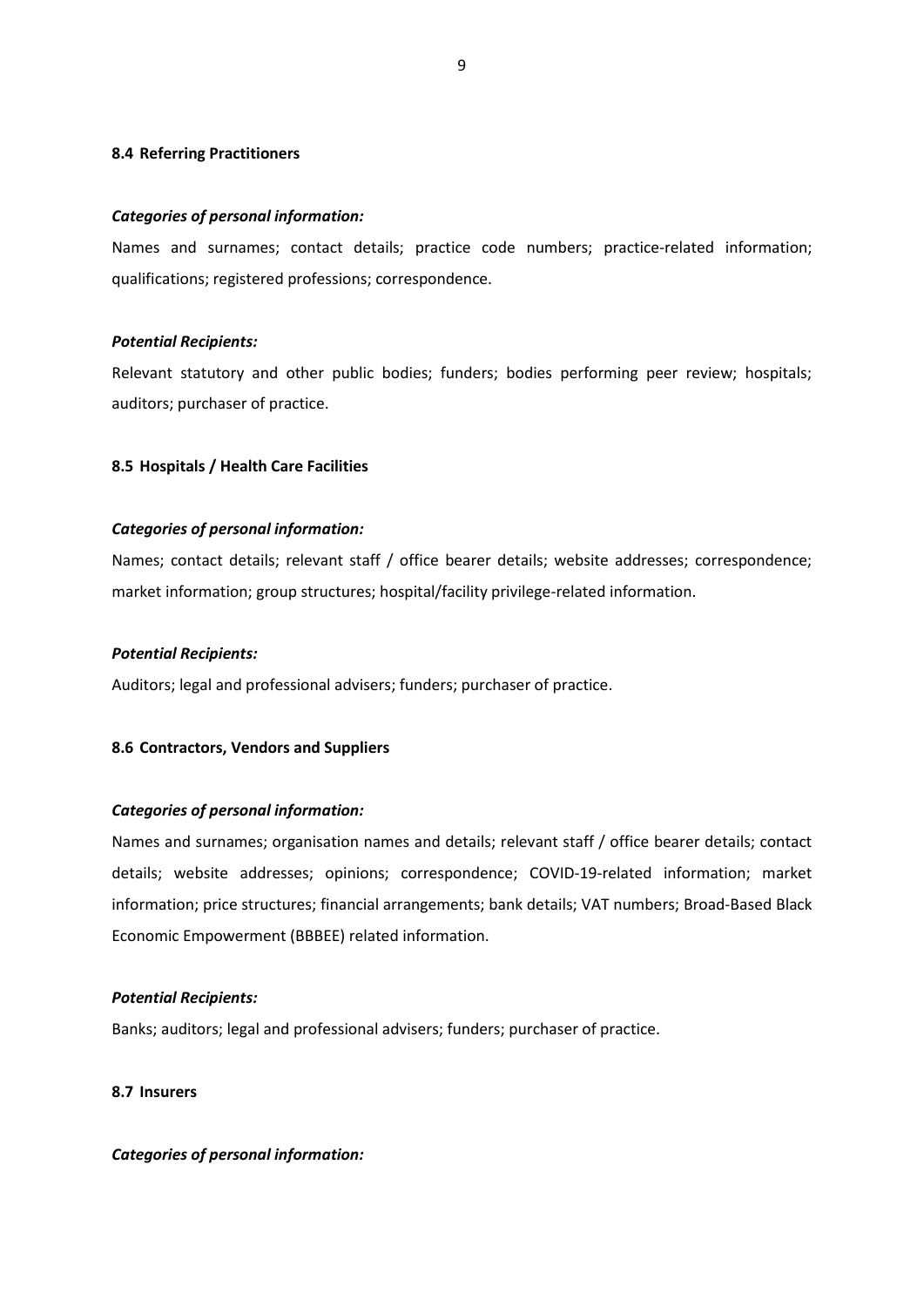Names and contact details; premiums; correspondence.

#### *Potential Recipients:*

Auditors; legal and professional advisers; relevant public bodies; purchaser of the practice.

#### **8.8** *Public and private bodies (e.g. regulators and funders)*

#### *Categories of personal information:*

Names; contact details; office bearers; fee / benefit structures; rules; information published in public domain; payment-related information (e.g. remittances, statements); correspondence.

#### *Potential Recipients:*

Legal and professional advisers; patients; debt collectors; auditors; public; employees; purchaser of the practice.

#### <span id="page-9-0"></span>**9. PLANNED TRANSBORDER FLOWS OF PERSONAL INFORMATION**

The practice stores electronic information, including personal information of data subjects, in the 'cloud', the servers of which may be located outside of the borders of the Republic of South Africa. Due care is taken in the selection of appropriate cloud service providers to ensure compliance with the law and protect the privacy of data subjects. The practice is not planning to send any other personal information about any data subject to any other third party in a foreign country. Should this be required, relevant data subject consent will be obtained, where required, and transfers of such information will occur in accordance with the requirements of the law.

#### <span id="page-9-1"></span>**10. SECURITY MEASURES TO PROTECT PERSONAL INFORMATION**

The practice is committed to ensuring the security of the personal information in its possession or under its control in order to protect it from unauthorised processing and access as well as loss, damage or unauthorised destruction. It continually reviews and updates its information protection measures to ensure the security, integrity and confidentiality of this information in accordance with industry best practices. The measures it adopts to ensure the security of personal information, includes technical and organisational measures and internal policies to prevent unauthorised access, loss or use of personal information, for example, the physical securing of the offices where information is held; locking of cabinets with physical records; password control to access electronic records, which passwords are regularly updated; server access control; and off-site data back-ups. In addition, only those practitioners and employees that require access to the information to treat patients and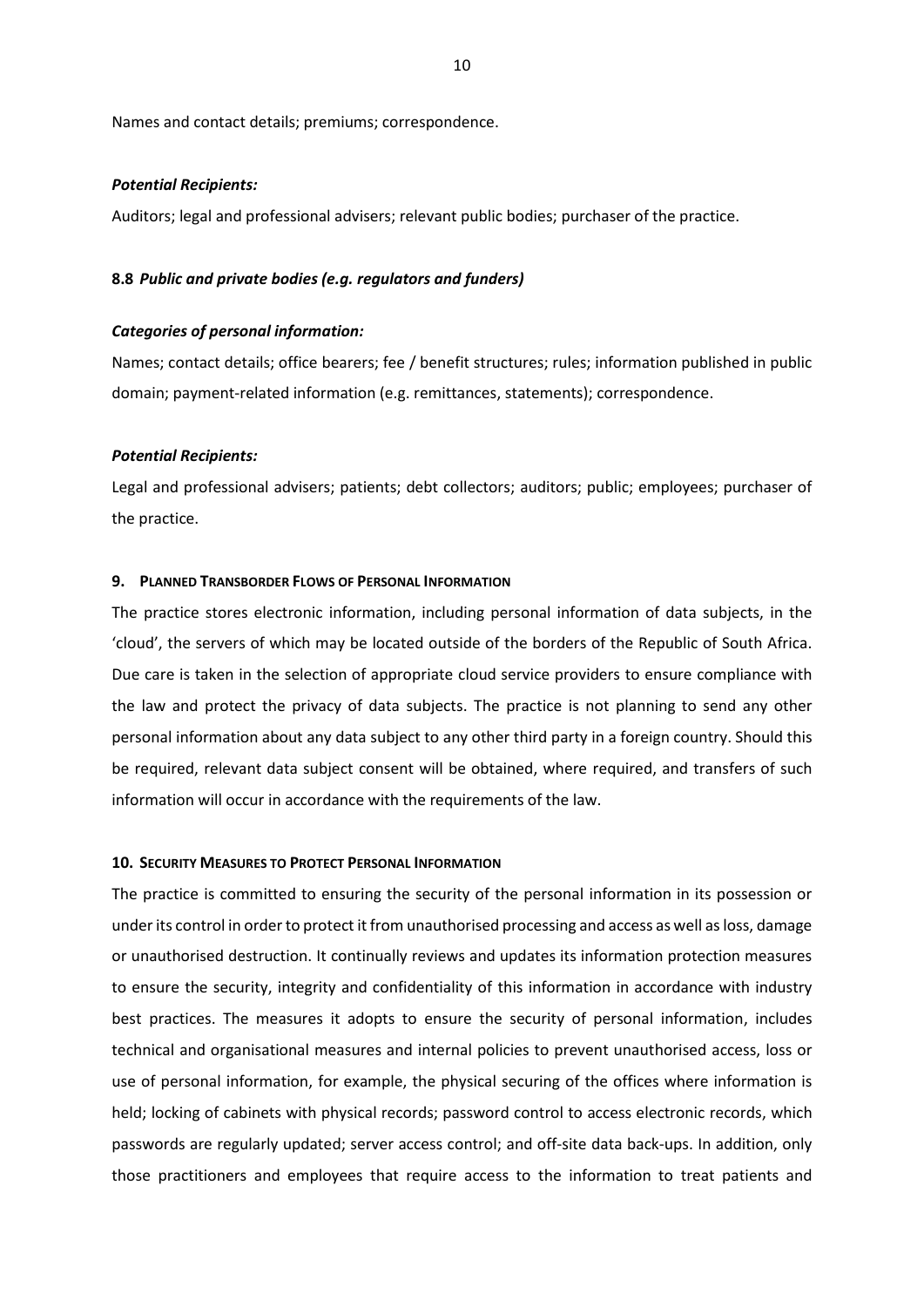discharge their functions are permitted access to the relevant information and only if they have concluded agreements with or provided undertakings to the practice requiring them to implement appropriate security measures and to maintain the confidentiality of the information. Contractors are required to adhere to the strict policies and processes implemented by the practice and are subject to sanctions for any security breach. All security breaches are taken seriously and are addressed in accordance with the law.

#### <span id="page-10-0"></span>**11. PROCEDURE TO OBTAIN ACCESS TO RECORDS OR INFORMATION**

The fact that information and records are held by the practice as listed in this Manual should not be construed as conferring upon any requester any right to that information or record. PAIA grants a requester access to records of a private body, if the record is required for the exercise or protection of any right. If a public body lodges a request, the public body must be acting in the public interest. Access to records and information is not automatic. Any person, who would like to request access to any of the above records or information, is required to complete a request form, which is attached to this Manual as **Annexure A**, and pay the prescribed fees as referenced below. The request form is also available from -

- the Information Officer of the practice at the contact details stipulated above; and
- the Information Regulator at the contact details stipulated above.

The requester must provide sufficient detail on the request form to enable the Information Officer to identify the record and the requester. The requester must identify the right he/she is seeking to exercise or protect and explain why the record requested is required for the exercise or protection of that right. If a request is made on behalf of another person, the requester must submit proof of the capacity in which the request is made to the satisfaction of the Information Officer. Access to the requested records or information or parts of the records or information may be refused in terms of the law. Requesters will be advised of the outcome of their requests.

#### <span id="page-10-1"></span>**12. FEES PAYABLE TO OBTAIN THE REQUESTED RECORDS OR INFORMATION**

The fees for requesting and accessing information and records held by the practice are prescribed in terms of PAIA. The fees payable, which may be amended from time to time in accordance with notices published in the Government Gazette, are attached hereto as **Annexure B**. Details of the fees payable and any change to such fees may be obtained from the Information Officer. The fees are also available on the website of the Information Regulator. A requester may be required to pay the fees prescribed for searching and compiling the information, which has been requested, including copying charges.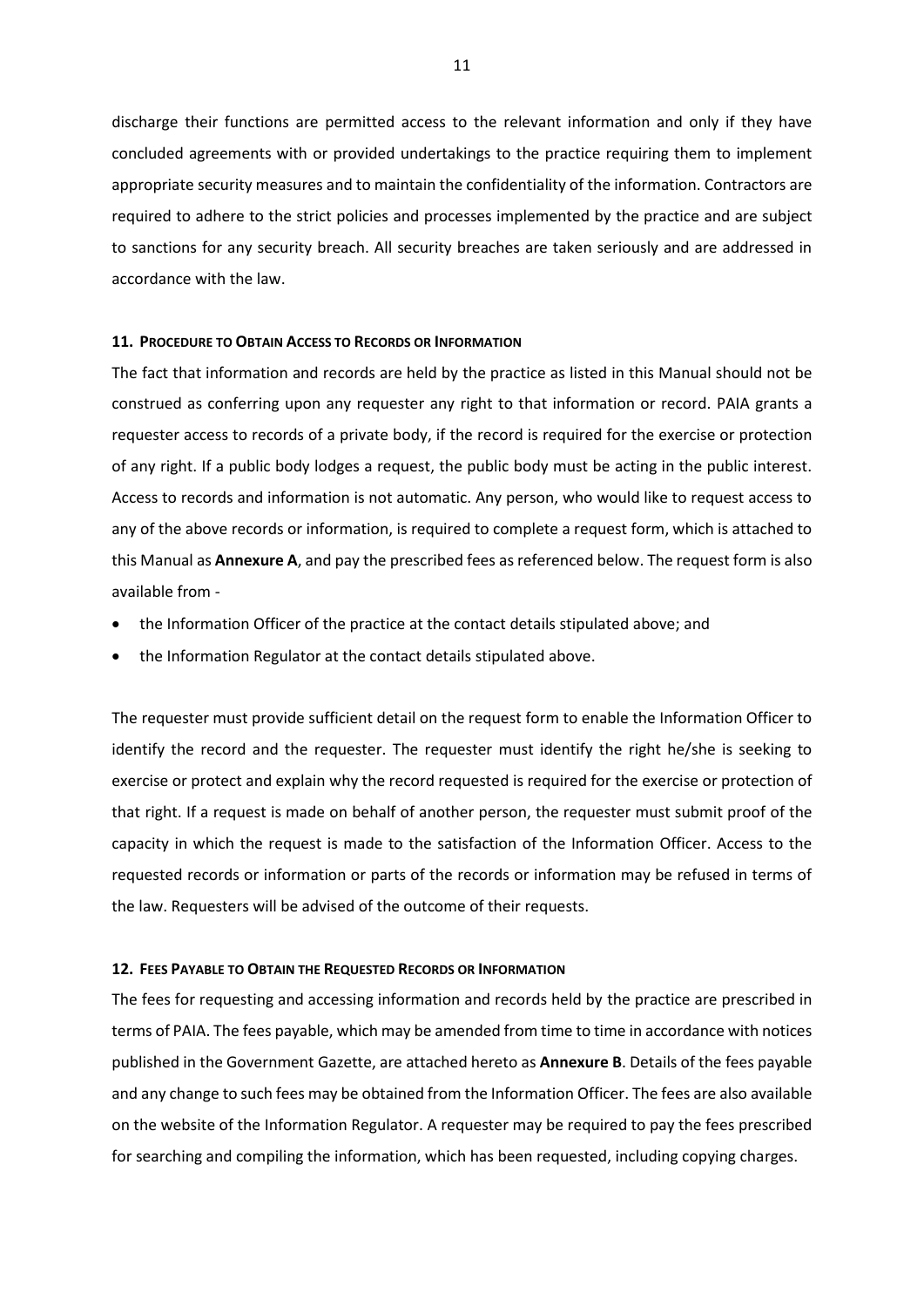## <span id="page-11-0"></span>**13. AVAILABILITY OF THIS MANUAL**

A copy of this Manual is available for inspection, free of charge, at the practice and on its website. A copy of the Manual may also be requested from the Information Officer against payment of the appropriate fee, which may be obtained from the Information Officer.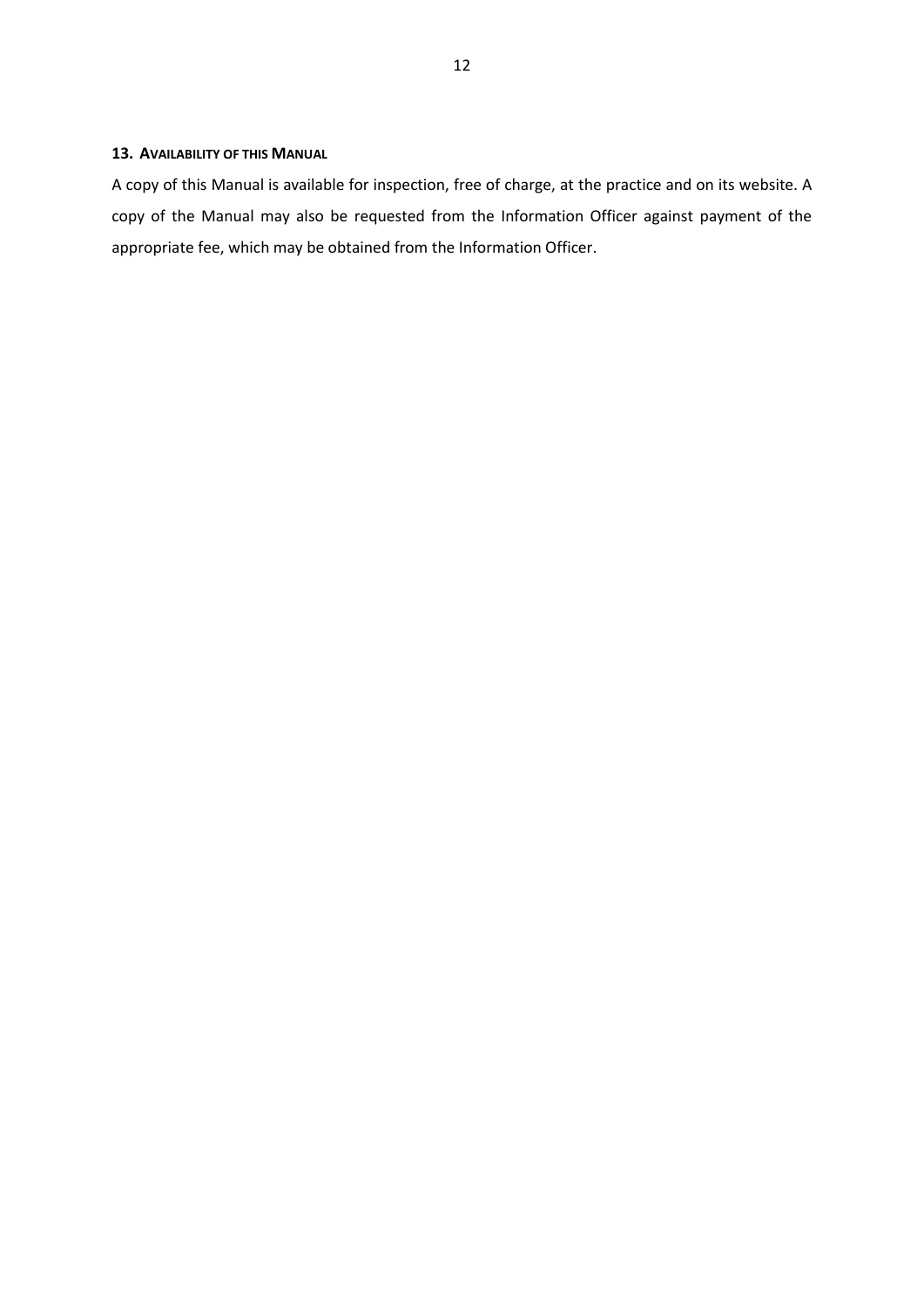## **ANNEXURE A: INFORMATION AND RECORD REQUEST FORM**

<span id="page-12-0"></span>

[https://www.justice.gov.za/forms/paia/J752\\_paia\\_Form%20C.pdf](https://www.justice.gov.za/forms/paia/J752_paia_Form%20C.pdf)